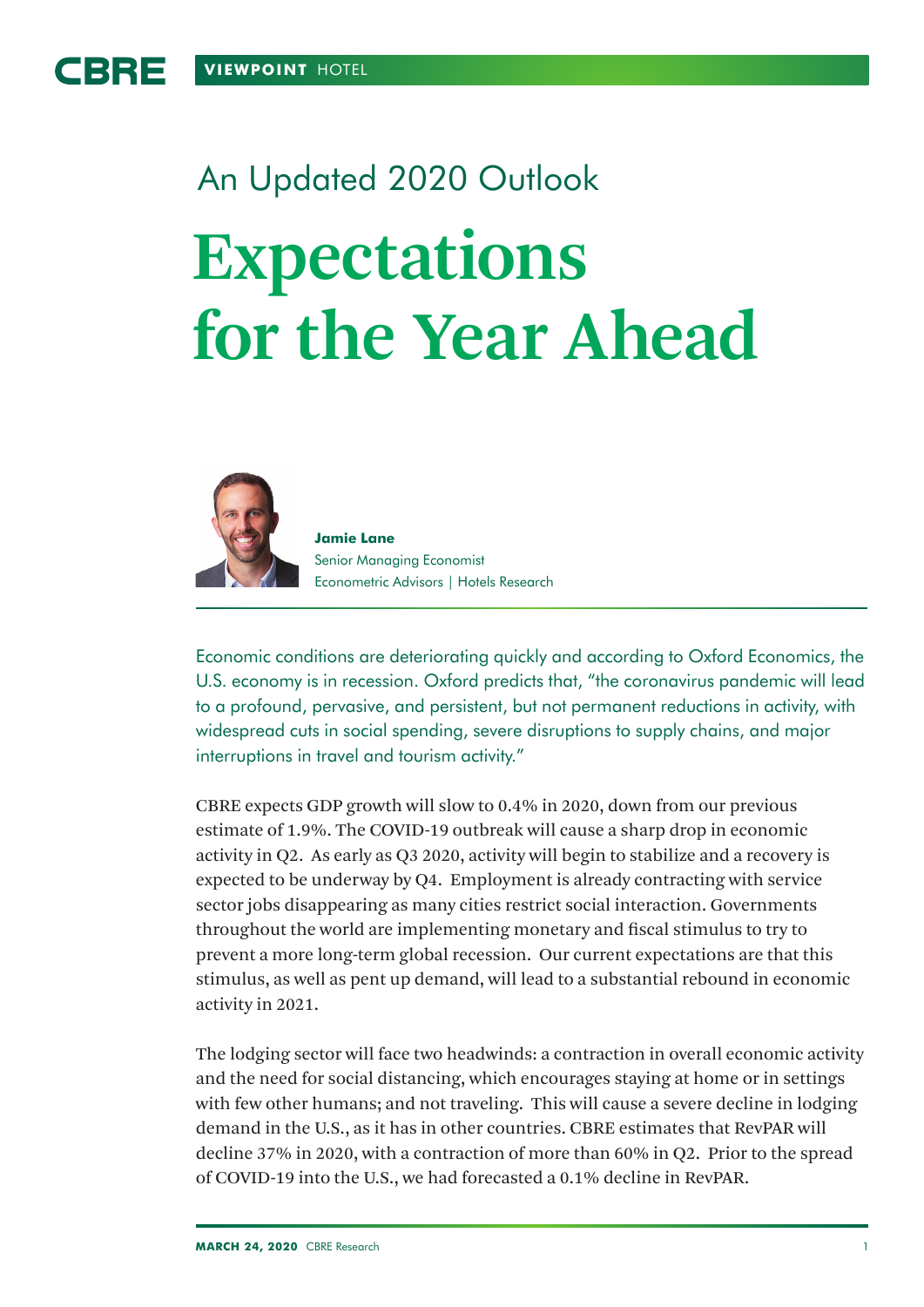#### BBE **VIEWPOINT** HOTEL



### Figure 1: U.S. RevPAR Change



Source: CBRE Hotels Research, STR, March 2020

The expected declines in RevPAR will be worse than experienced in the 2001 and 2009 economic downturns combined. However, given the expected quick rebound in economic growth and historic resiliency of travel demand, we forecast a strong hotel revenue recovery in 2020 and 2021 and that RevPAR could recover to prerecession levels by 2022.

# The Demand for Travel

Stays in hotels, short-term rentals, and on cruise ships are driven by leisure and the need for face-to-face business meetings. People avoid travel when they feel unsure about their future financial state (constraint #1) and when they feel afraid to make trips (constraint #2). In the wake of the 2008 financial crisis, for example, future cash flow and wealth uncertainties severely impacted travel.

Fear of travel is a broader and more complicated phenomena than financial insecurity. Following the tragic 9/11 events, for example, potential travelers avoided boarding airplanes for fear of being entangled in terrorist acts.

The most complex constraint impairing travel comes from the fear of contracting communicable diseases or infections. The world has recently experienced outbreaks of several forms of transmissible viruses such as SARS, Ebola, and H1N1 (Swine Flu). These illnesses took a large human toll, but while the effects on the paid accommodation industry were measurable, they were not devastating. COVID-19 virus is more dangerous, so the travel industry is braced for a huge reduction in business and leisure trips.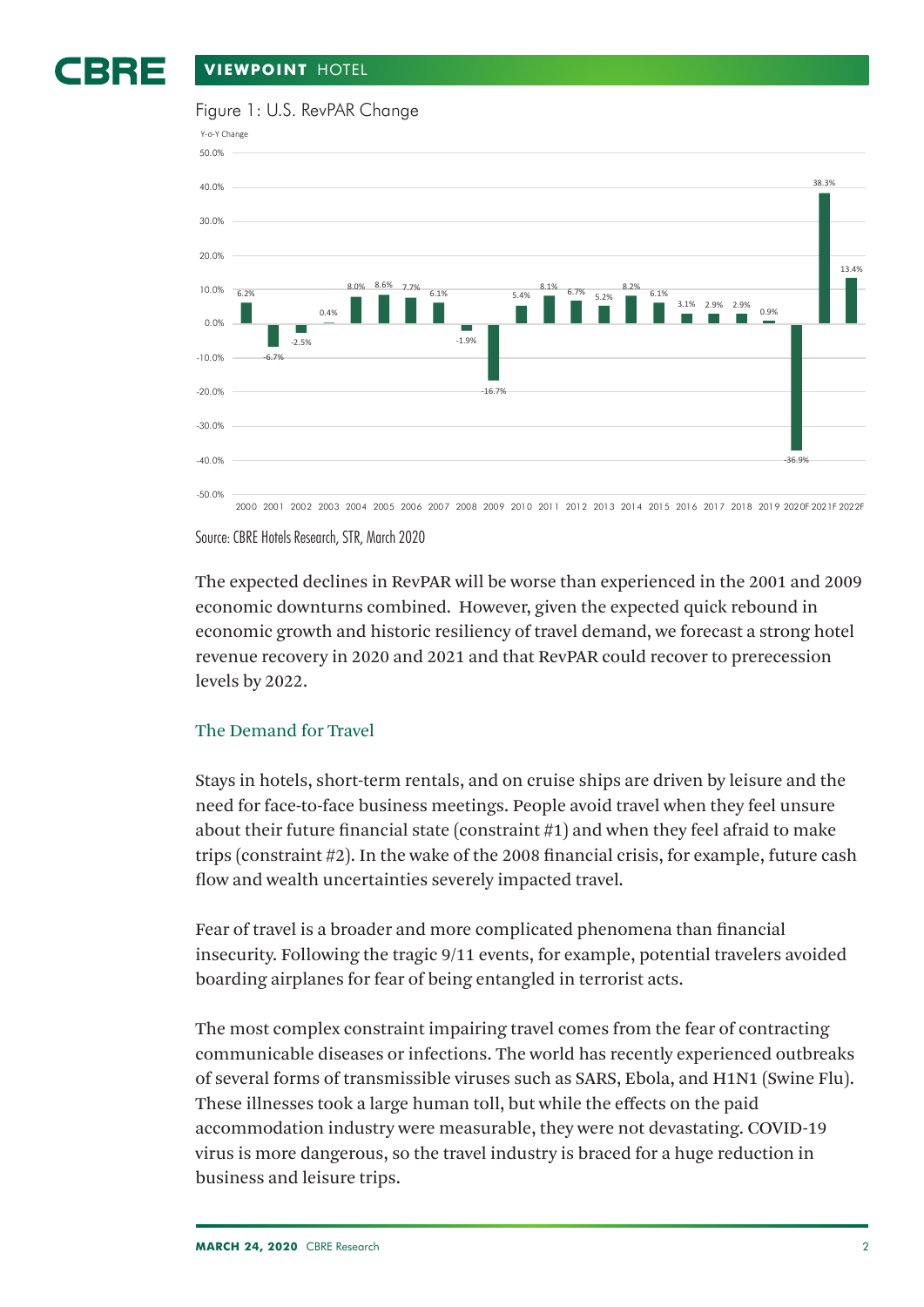#### 1BRE **VIEWPOINT** HOTEL

During the COVID-19 period, which the World Health Organization (WHO) has designated a pandemic, all markets are expected to be severely impacted as social distancing continues.

To get a sense of impact and recovery times, we have looked at previous demand shocks, namely the tech bubble, 9/11, SARS, and the Great Financial Crisis (GFC). The declines to demand during these shocks were severe, but relatively short lived with demand returning to pre-shock levels within 6 to 12 months. Even with the ranges of drops, the recovery period is relatively rapid across all events.



Figure 2: Hotel Demand Declines During Previous Shocks

Source: CBRE Hotels Research, STR

Figure 3 shows how China started realizing significant disruption beginning in mid-January. By plotting occupancy levels in Italy and the U.S. starting just before they hit their 100th confirmed case, they seem to be following the same pattern. China is about 7 weeks ahead of the U.S. in terms of impact and is already starting to realize gains in occupancy.

Italy is about a month behind China and reached the mid-teens in occupancy for the week ending March 7. If the lockdown in Italy is successful, they should start seeing a significant slowdown in the rate of new cases and be poised to start occupancy recovery by the beginning of April/May.

The U.S. is about 2 weeks behind Italy and just progressing along the curve, having dropped to 53% occupancy the week ending March 14 and is more than likely decelerating quickly. The U.S. is probably a month or more from reaching the trough. We have plotted a potential recovery scenario using the path and duration of previous demand recovery times. Recovery will take longer from this event because of the interconnectivity of many countries and their reliance on each other for leisure and business demand.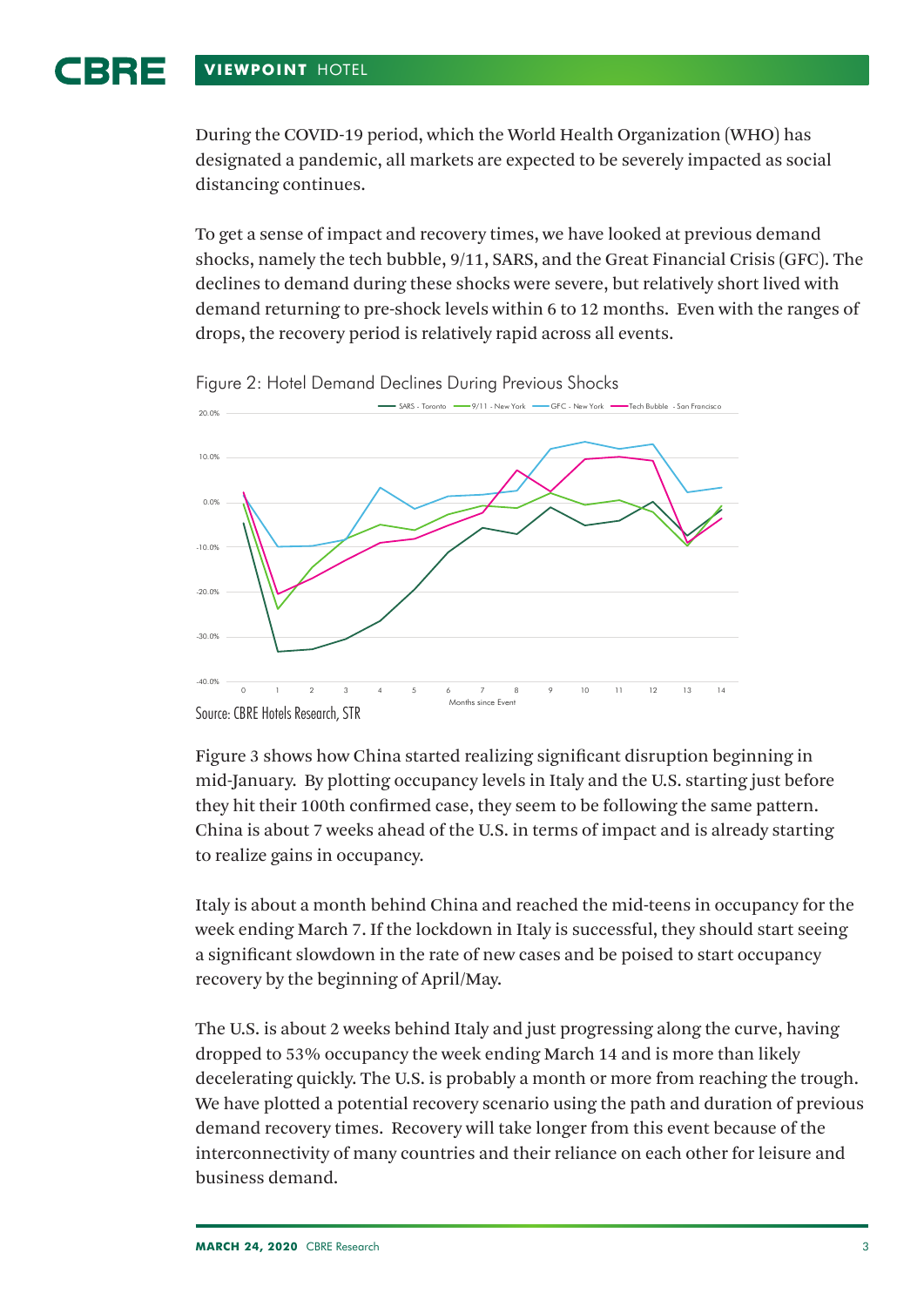Figure 3: Demand Disruption Curve, Chinese, Italian and U.S. Occupancy Levels and projections



Source: CBRE Hotels Research, STR

We are not predicting that occupancy levels will get as low as those realized in China, given the unproven ability of the United States to enforce travel restrictions and inconsistent policies at the city and state level. There is also a significant base of essential hotel demand. This includes short and long-term housing, construction, airline, and contract workers, stays related to the healthcare industry (workers, patients, and their families), students, people self-quarantining away from their family, etc..

Given the low levels of business, leisure, and group demand, many hotels will close or convert to other uses, like hospitals or housing for quarantined populations. This could cause higher occupancy levels for properties that remain open or those that find a more stable source of demand while the pandemic continues.

## Estimating Market and Chain Scale Impacts

We expect the impact to be greatest in gateway cities that cater to international and business travelers, and that accommodate large groups for conventions and conferences. Similarly, 9/11 primarily impacted these same markets and spared many drive-to markets.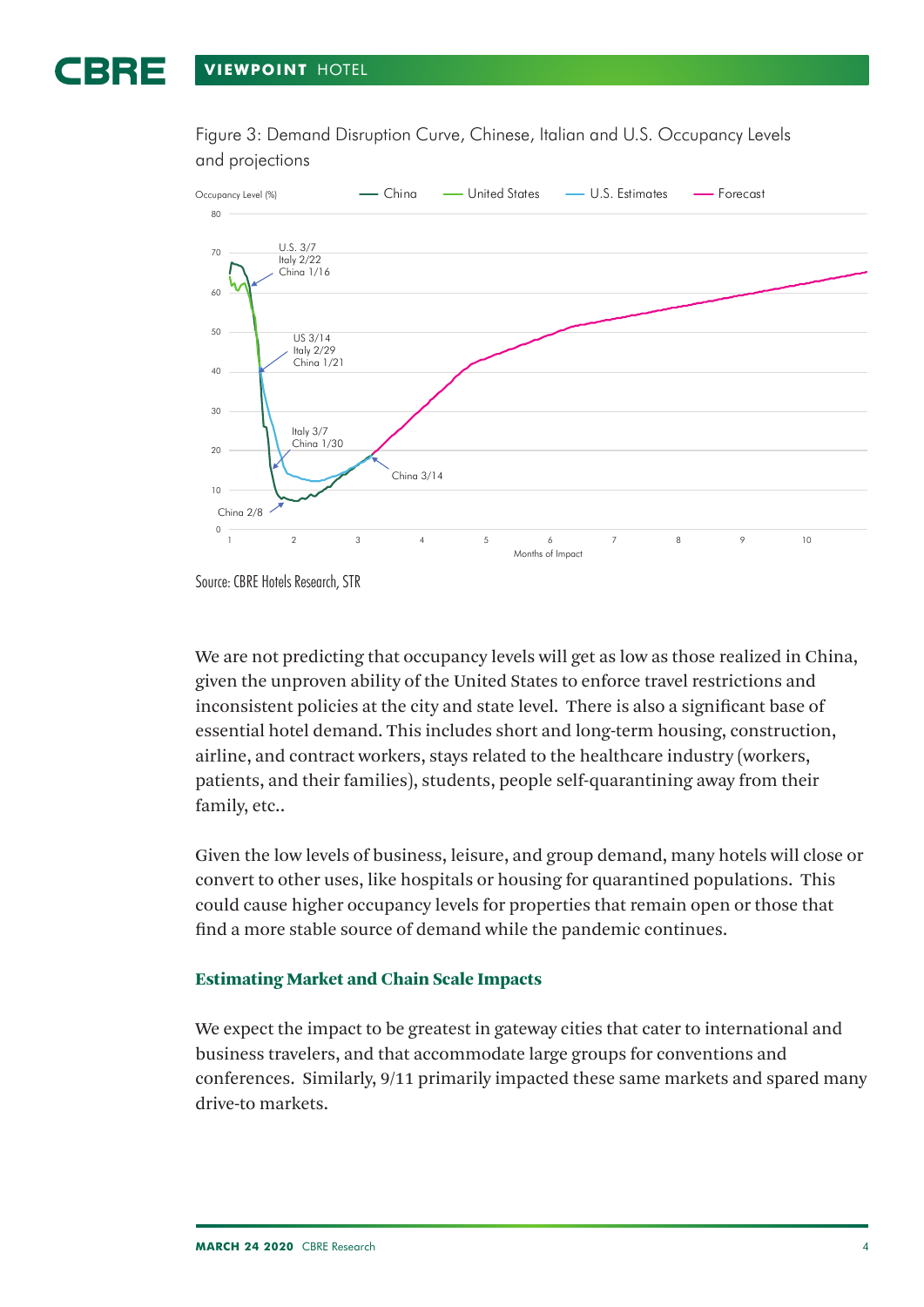#### BBE **VIEWPOINT** HOTEL

Markets that have their peak season during the spring (March-May) will also see a more severe impact since these months can generate a significant portion of their full year revenues and profits. U.S. hotels average about 5% more revenue during the spring travel season. These hotels will not only realize the same declines in occupancy that most markets will see, but also lose out on the large ADR (room rate) premium hotels were able to charge during the peak time.



Figure 4: Average Spring Revenues as Compared to the Rest of the Year

Not all chain scales will feel the impact evenly. Luxury, Upper Upscale and Upscale properties will be affected the most because of their dependency on group, business, and international visitations. This follows trends during previous recessions. Figure 5 shows the change in occupancy in the aftermath of 9/11 in the U.S. illustrating that Luxury, Upper Upscale, and Upscale properties took the brunt of the deductions in demand, but also recovered quicker in the year following the attacks. This same trend holds when we look at the demand impact to hotels during the GFC.





Source: CBRE Hotels Research, STR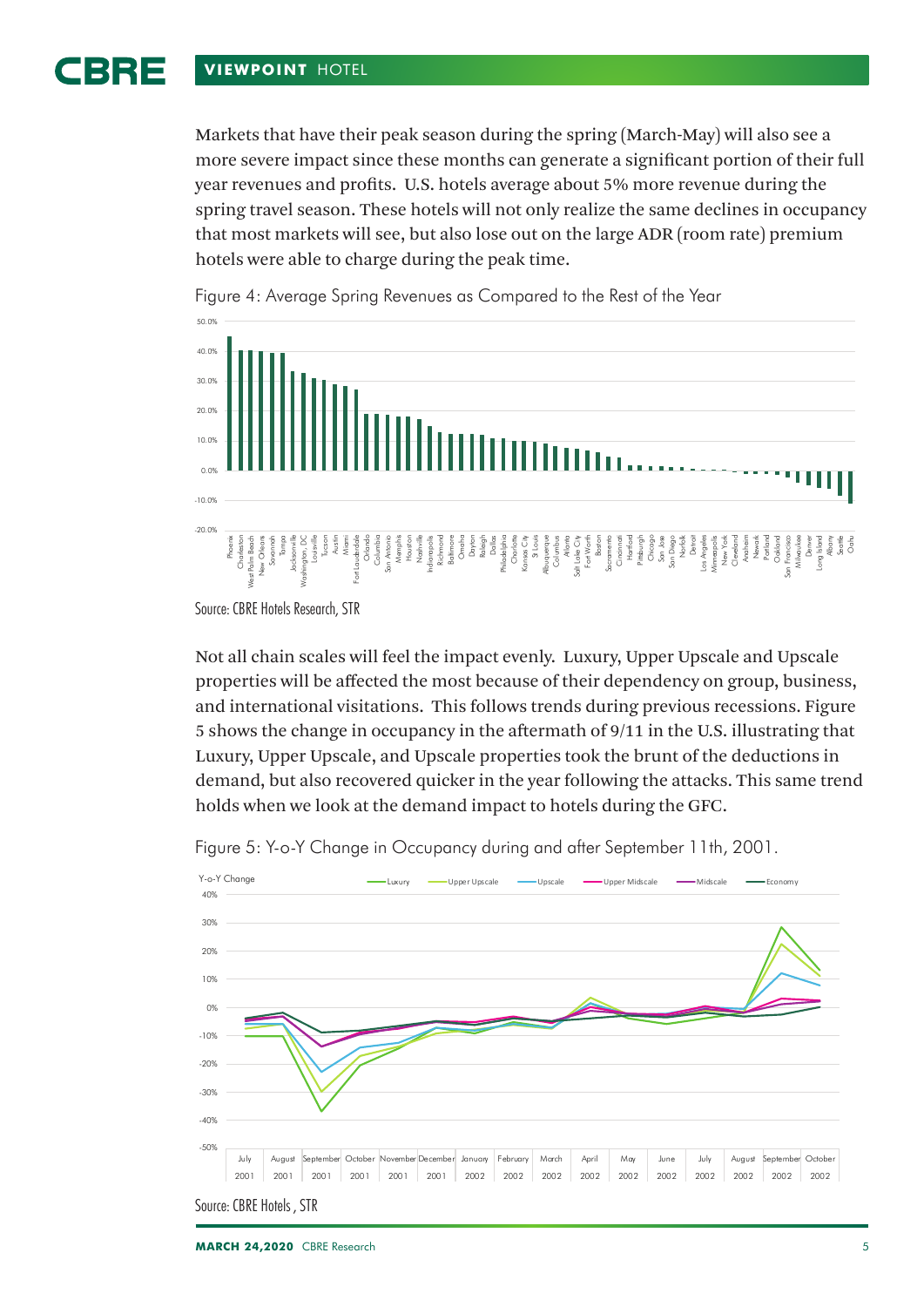#### BRE **VIEWPOINT** HOTEL

In recent weeks, Luxury and Upper Upscale properties showed a 45% decline in RevPAR for the week of March 8-14, compared to a 20% decline for Midscale and Economy properties.

Urban and Airport locations have borne the brunt of impact so far. As the pandemic progresses, all locations will see significant declines.



Figure 6: Y-o-Y Change in US RevPAR during the COVID-19 Pandemic

Source: CBRE Hotels, STR, March 2020

# **Outlook**

Expectations of marginal improvements in performance for the U.S. lodging industry in 2020 have been replaced by severely downgraded forecasts by CBRE Hotels Research. In mid-February, as the COVID-19 outbreak began to spread around the world, CBRE released its March 2020 Hotel Horizons® forecast to a 0.1% decline in RevPAR for 2020.

A decline in demand of 28% will be the primary impact of lodging performance. ADRs are also expected to decline 10.8% for the year. The 37% decline in RevPAR is the largest decline the U.S. lodging industry has realized since we started collecting data in the 1930s. Q2 2020 is forecasted to bear the brunt of RevPAR losses with year-overyear declines estimated to reach close to 70%.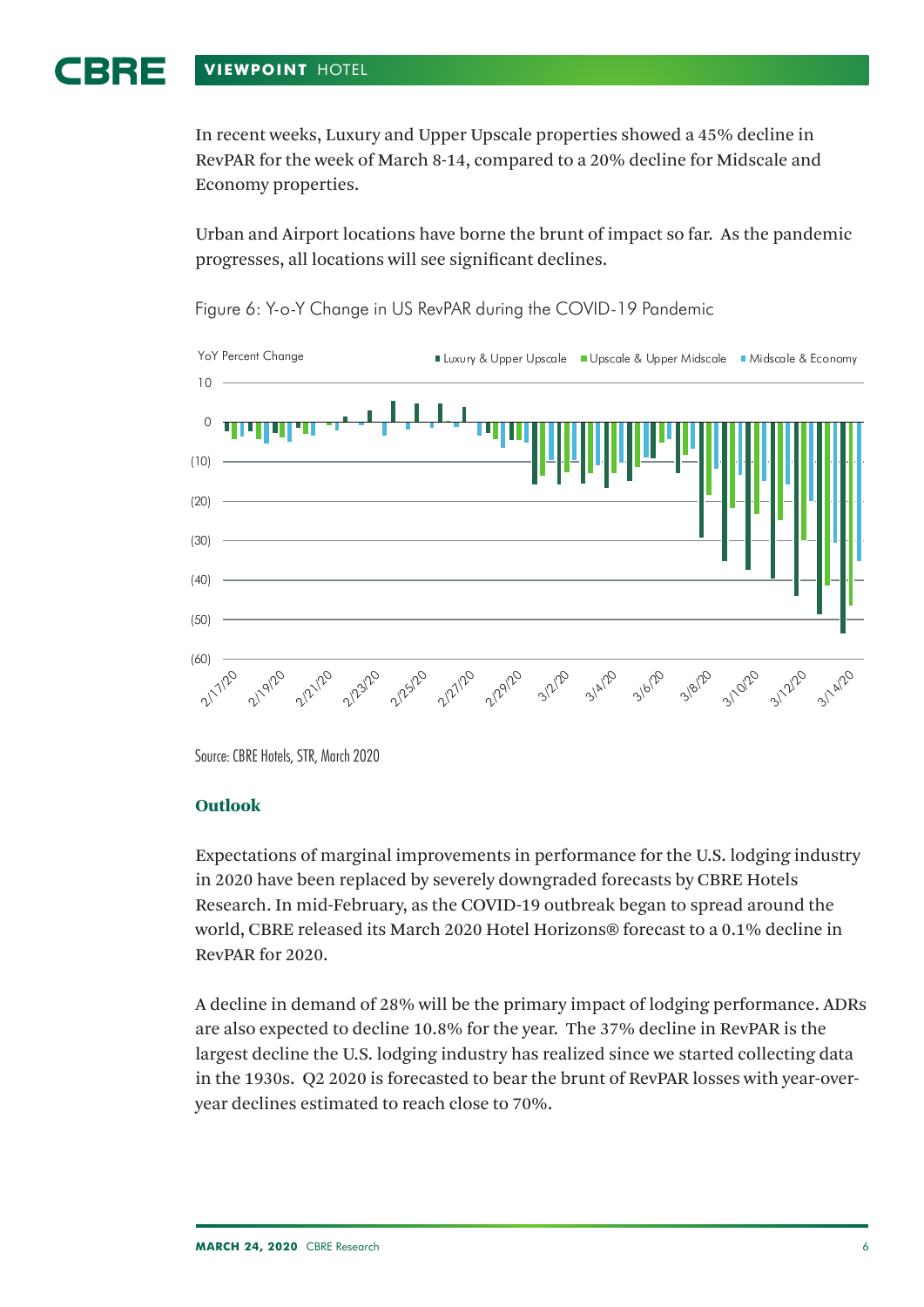## BBE **VIEWPOINT** HOTEL

| Figure 7: U.S. Hotel Industry Forecasts with COVID-19 Impact |  |
|--------------------------------------------------------------|--|

| Year  | Occ   | Occ <sup>^</sup> | <b>ADR</b> |              |       | <b>ADR<sup>^</sup></b> RevPAR RevPAR <sup>^</sup> | <b>Supply</b> | Supply <sup>^</sup> | <b>Demand</b> | Demand <sup>^</sup> |
|-------|-------|------------------|------------|--------------|-------|---------------------------------------------------|---------------|---------------------|---------------|---------------------|
| 2016  | 65.4% | $0.1\%$ \$       | 124.06     | $3.0\%$ \$   | 81.14 | 3.1%                                              | 5,021,012     | 1.4%                | 3,283,828     | 1.5%                |
| 2017  | 65.9% | $0.7\%$ \$       | 126.81     | $2.2\%$ \$   | 83.52 | 2.9%                                              | 5,106,199     | 1.7%                | 3,363,052     | 2.4%                |
| 2018  | 66.1% | $0.4\%$ \$       | 129.96     | $2.5\%$ \$   | 85.94 | 2.9%                                              | 5,206,614     | 2.0%                | 3,442,727     | 2.4%                |
| 2019  | 66.1% | $0.0\%$ \$       | 131.20     | $1.0\%$ \$   | 86.73 | 0.9%                                              | 5,311,653     | 2.0%                | 3,511,367     | 2.0%                |
| 2020F | 46.8% | $-29.3%$ \$      | 117.09     | $-10.8\%$ \$ | 54.76 | $-36.9%$                                          | 5,411,741     | 1.9%                | 2,530,899     | $-27.9%$            |
| 2021F | 60.2% | 28.7% \$         | 125.78     | $7.4\%$ \$   | 75.72 | 38.3%                                             | 5,495,484     | 1.5%                | 3,308,350     | 30.7%               |
| 2022F | 64.0% | $6.4\%$ \$       | 134.15     | $6.7\%$ \$   | 85.89 | 13.4%                                             | 5,515,177     | 0.4%                | 3,531,190     | 6.7%                |

Source: CBRE Hotels, STR, March 2020

The introduction of wide-spread and substantial government and central bank support policies is expected to help companies survive a difficult Q2 and drive the recovery from Q3 onwards. If containment efforts are successful and people are permitted to begin traveling again by Q3, we expect a swift recovery as the fundamental reasons for travel remain strong and consumers of travel have pent-up demand to leave the house. Our outlook shows that RevPAR will almost recover to 2019 levels by 2022, but not before losing nearly \$100 billion in rooms revenue alone by 2022 based on pre-COVID-19 forecasts.



Figure 8: Impact on Profits and multiple RevPAR Change Scenarios

Source: CBRE, Trends<sup>®</sup> in the Hotel Industry

Note:\* Profit Before Management Fees and Non-Operating Income and Expenses